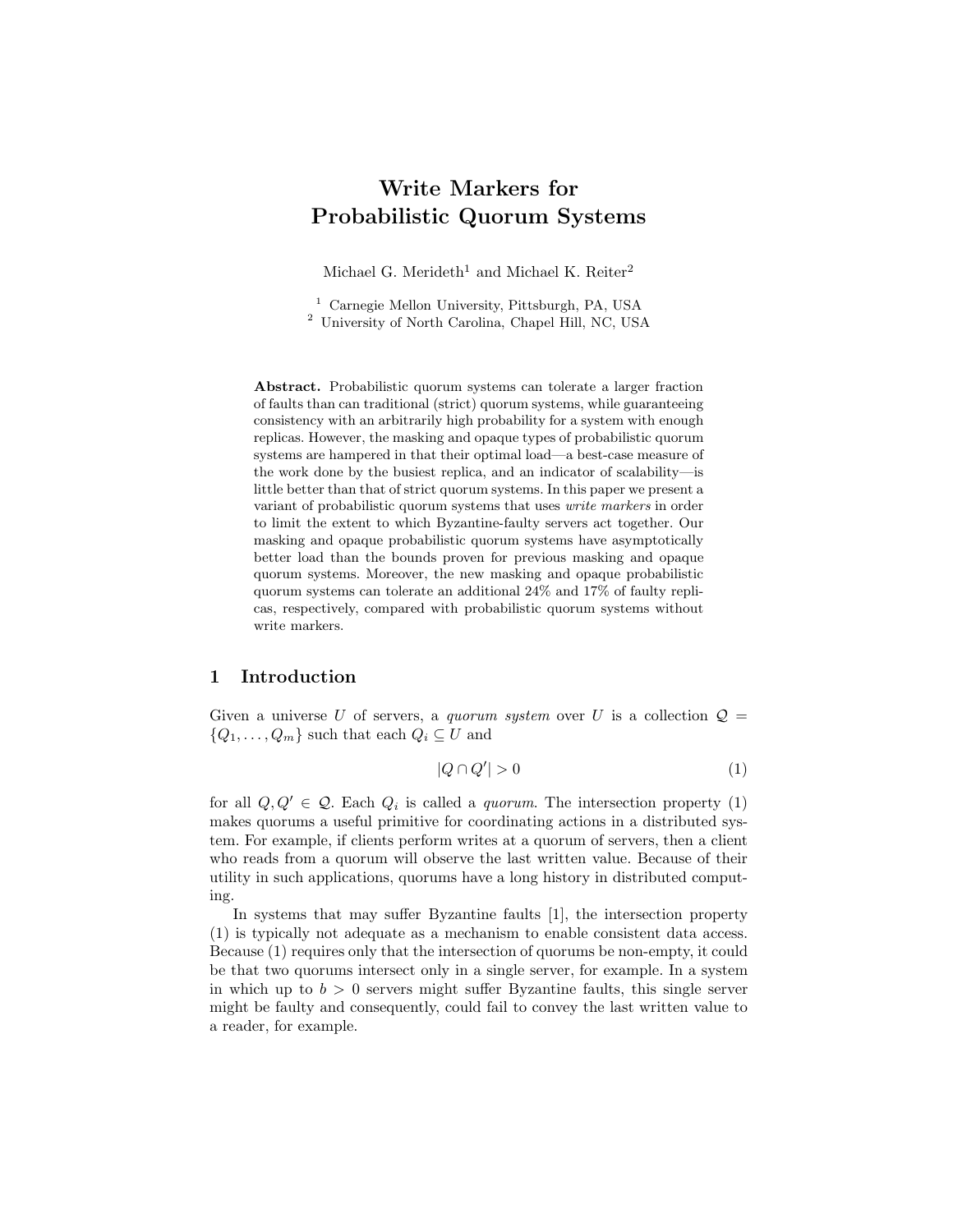For this reason, Malkhi and Reiter [2] proposed various ways of strengthening the intersection property (1) so as to enable quorums to be used in Byzantine environments. For example, an alternative to (1) is

$$
|Q \cap Q' \setminus B| > |Q' \cap B| \tag{2}
$$

for all  $Q, Q' \in \mathcal{Q}$ , where B is the (unknown) set of all (up to b) servers that are faulty. In other words, the intersection of any two quorums contains more nonfaulty servers than the faulty ones in either quorum. As such, the responses from these non-faulty servers will outnumber those from faulty ones. These quorum systems are called masking systems.

Opaque quorum systems, have an even more stringent requirement as an alternative to (1):

$$
|Q \cap Q' \setminus B| > |(Q' \cap B) \cup (Q' \setminus Q)| \tag{3}
$$

for all  $Q, Q' \in \mathcal{Q}$ . In other words, the number of correct servers in the intersection of Q and Q' (i.e.,  $|Q \cap Q' \setminus B|$ ) exceeds the number of faulty servers in  $Q'$  (i.e.,  $|Q' \cap B|$ ) together with the number of servers in  $Q'$  but not  $Q$ . The rationale for this property can be seen by considering the servers in  $Q'$  but not  $Q$  as "outdated", in the sense that if  $Q$  was used to perform an update to the system, then those servers in  $Q' \setminus Q$  are unaware of the update. As such, if the faulty servers in Q′ behave as the outdated ones do, their behavior (i.e., their responses) will dominate that from the correct servers in the intersection  $(Q \cap Q' \setminus B)$  unless (3) holds.

The increasingly stringent properties of Byzantine quorum systems come with costs in terms of the smallest system sizes that can be supported while tolerating a number  $b$  of faults  $[2]$ . This implies that a system with a fixed number of servers can tolerate fewer faults when the property is more stringent as seen in Table 1, which refers to the quorums just discussed as strict. Table 1 also shows the negative impact on the ability of the system to disperse load amongst the replicas, as discussed next.

Naor and Wool [3] introduced the notion of an *access strategy* by which clients select quorums to access. An access strategy  $p: \mathcal{Q} \to [0,1]$  is simply a probability distribution on quorums, i.e.,  $\sum_{Q \in \mathcal{Q}} p(Q) = 1$ . Intuitively, when a client accesses the system, it does so at a quorum selected randomly according to the distribution p.

The formalization of an access strategy is useful as a tool for discussing the load dispersing properties of quorums. The *load* [3] of a quorum system,  $\mathcal{L}(\mathcal{Q})$ , is the probability with which the busiest server is accessed in a client access, under the best possible access strategy  $p$ . As listed in Table 1, tight lower bounds have been proven for the load of each type of strict Byzantine quorum system. The load for opaque quorum systems is particularly unfortunate—systems that utilize opaque quorum systems cannot effectively disperse processing load across more servers (i.e., by increasing  $n$ ) because the load is at least a constant. Such Byzantine quorum systems are used by many modern Byzantine-fault-tolerant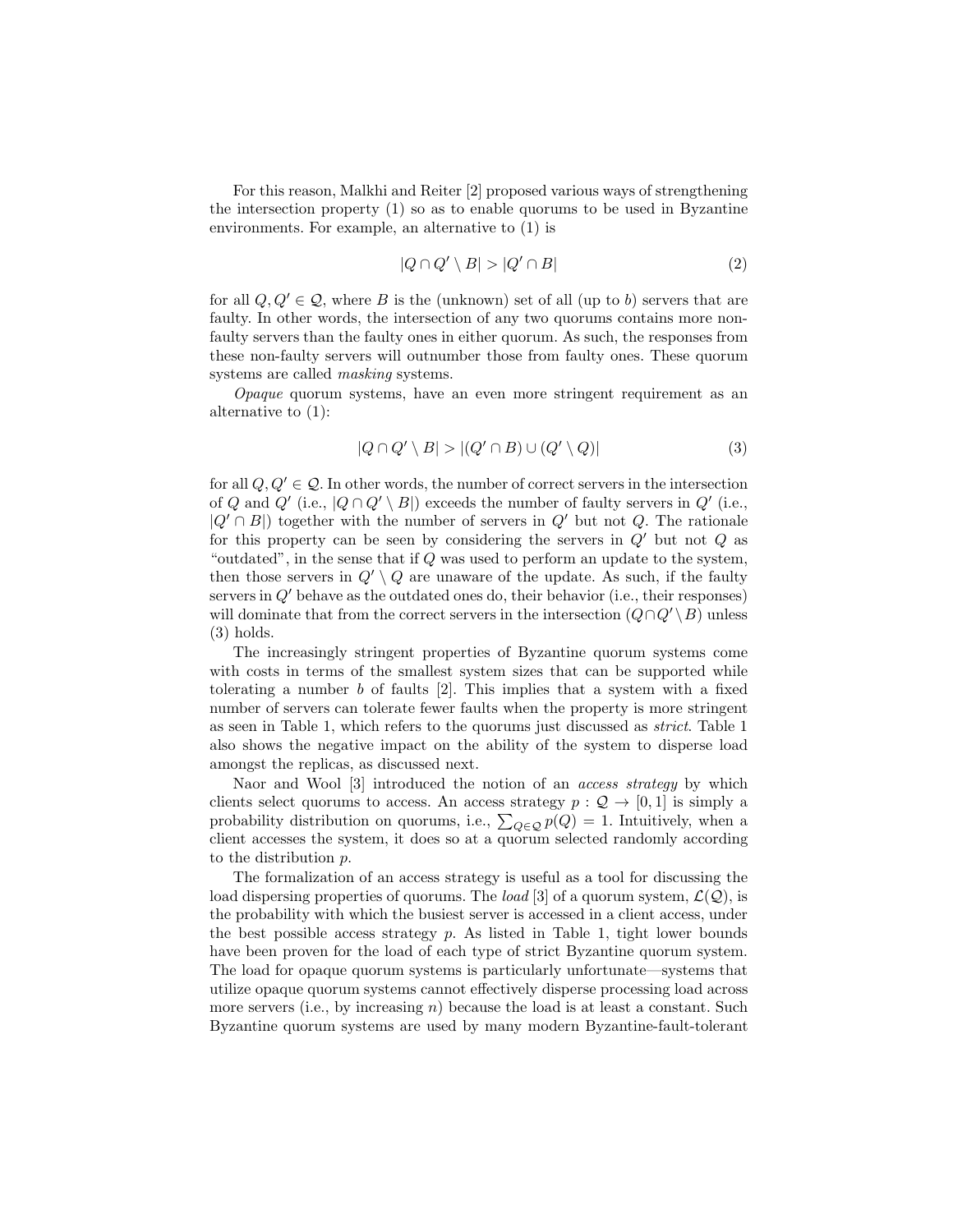protocols, e.g., [4–9] in order to tolerate the arbitrary failure of a subset of their replicas. As such, circumventing the bounds is an important topic.

One way to circumvent these bounds is with probabilistic quorum systems. Probabilistic quorum systems relax the quorum intersection properties, asking them to hold only with high probability. More specifically, they relax (2) or (3), for example, to hold only with probability  $1 - \epsilon$  (for  $\epsilon$ , a small constant), where probabilities are taken with respect to the selection of quorums according to an access strategy  $p$  [10, 11]. This technique yields masking quorum constructions tolerating  $b < n/2.62$  and opaque quorum constructions tolerating  $b < n/3.15$ as seen in Table 1. These bounds hold in the sense that for any  $\epsilon > 0$  there is an  $n_0$  such that for all  $n > n_0$ , the required intersection property ((2) or (3) for masking and opaque quorum systems, respectively) holds with probability at least  $1 - \epsilon$ . Unfortunately, probabilistic quorum systems alone do not materially improve the load of Byzantine quorum systems.

In this paper, we present an additional modification, write markers, that improves on the bounds further. Intuitively, in each update access to a quorum of servers, a write marker is placed at the accessed servers in order to evidence the quorum used in that access. This write marker identifies the quorum used; as such, faulty servers not in this quorum cannot respond to subsequent quorum accesses as though they were.

As seen in Table 1, by using this method to constrain how faulty servers can collaborate, we show that probabilistic masking quorum systems with load  $O(1/\sqrt{n})$  can be achieved, allowing the systems to dis-

perse load independently of the value of b. Further, probabilistic opaque quorum systems with load  $O(b/n)$ can be achieved, breaking the constant lower bound on load for opaque systems. Moreover, the resilience of probabilistic masking quorums can be improved an additional 24\% to  $b < n/2$ , and the resilience of probabilistic opaque quorum systems can be improved an additional 17% to  $b < n/2.62$ .

Table 1. Improvements due to write markers. (Bold entries are properties of particular constructions; others are lower bounds.)

| Non-Byzantine: load |                          |                              | faults                                                 |  |
|---------------------|--------------------------|------------------------------|--------------------------------------------------------|--|
| strict              | $\Omega(1/\sqrt{n})$ [3] |                              | $\leq n$                                               |  |
|                     |                          |                              |                                                        |  |
| Masking:            | load                     |                              | faults                                                 |  |
| strict              |                          |                              | $\Omega(\sqrt{b/n})$ [2] $\langle n/4.00 \rangle$ [12] |  |
| probabilistic       |                          |                              | $\Omega(b/n)$ [10] < <b>n</b> /2.62 [11]               |  |
| write markers       |                          |                              | $O(1/\sqrt{n})$ [here] < n/2.00 [here]                 |  |
|                     |                          |                              |                                                        |  |
| $O$ <i>paque</i> :  | load                     |                              | faults                                                 |  |
| strict              | >1/2                     | $\left\lceil 2 \right\rceil$ | $\langle n/5.00 \space$ [2]                            |  |
| probabilistic       | unproven                 |                              | $<$ n/3.15 [11]                                        |  |
| write markers       | O(b/n)                   |                              | $[\text{here}] < \mathbf{n}/2.62$ [here]               |  |

The probability of error in probabilistic quorums re-

quires mechanisms to ensure that accesses are performed according to the required access strategy  $p$  if the clients cannot be trusted to do so. Therefore, we adapt one such mechanism, the access-restriction protocol of probabilistic opaque quorum systems [11], to accomodate write markers. Thus, as a side ben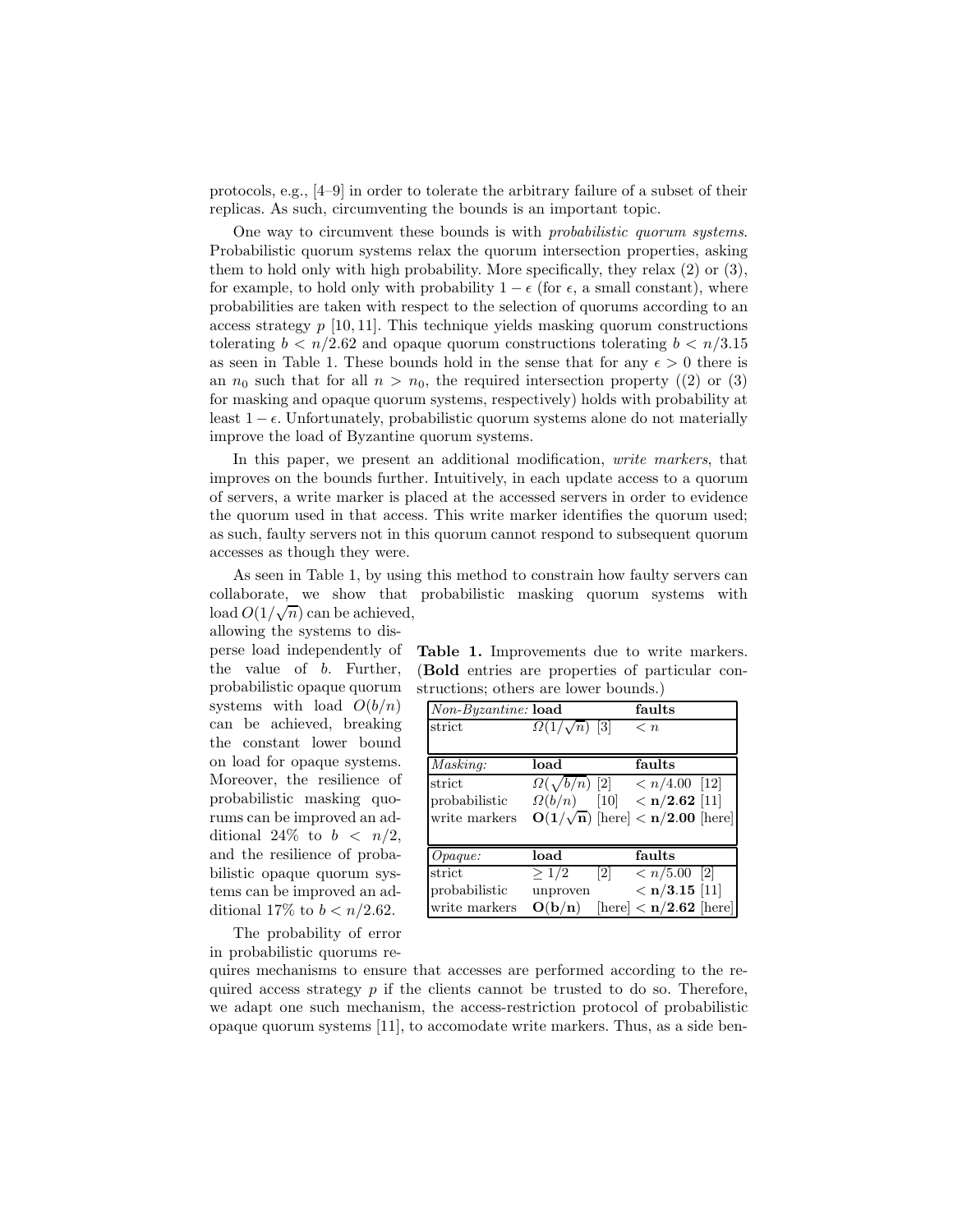efit, our implementation forces faulty clients to follow the access strategy. With this, we provide a protocol to implement write markers that tolerates Byzantine clients.

Our primary contributions are (i) the identification and analysis of the benefits of write markers; and (ii) a proposed implementation of write markers that handles the complexities of tolerating Byzantine clients. Our analysis yields the following results:

Masking Quorums: We show that the use of write markers allows probabilistic masking quorum systems to tolerate up to  $b < n/2$  faults when quorums are of size  $\Omega(\sqrt{n})$ . Setting all quorums to size  $\rho\sqrt{n}$  for some constant  $\rho$ , we achieve a load that is asymptotically optimal for any quorum system, i.e.,  $\rho \sqrt{n}/n = O(1/\sqrt{n})$  [3].

This represents an improvement in load and the number of faults that can be tolerated. Probabilistic masking quorums without write markers can tolerate up to  $b < n/2.62$  faults [11] and achieve load no better than  $\Omega(b/n)$  [10]. In addition, the maximum number of faults that can be tolerated is tied to the size of quorums [10]. Thus, without write markers, achieving optimal load requires tolerating fewer faults. Strict masking quorum systems can tolerate (only) up to  $b < n/4$  faults [2] and can achieve load  $\Omega(\sqrt{b/n})$  [12].

Opaque Quorums: We show that the use of write markers allows probabilistic opaque quorum systems to tolerate up to  $b < n/2.62$  faults. We present a construction with load  $O(b/n)$  when  $b = \Omega(\sqrt{n})$ , thereby breaking the constant lower bound of 1/2 on the load of strict opaque quorum systems [2]. Moreover, if  $b = O(\sqrt{n})$ , we can set all quorums to size  $\rho \sqrt{n}$  for some constant  $\rho$ , in order to achieve a load that is asymptotically optimal for any quorum system, i.e.,  $\rho \sqrt{n}/n = O(1/\sqrt{n})$  [3].

This represents an improvement in load and the number of faults that can be tolerated. Probabilistic opaque quorum systems without write markers can tolerate (only) up to  $b < n/3.15$  faults [11]. Strict opaque quorum systems can tolerate (only) up to  $b < n/5$  faults [2]; these quorum systems can do no better than constant load even if  $b = 0$  [2].

# 2 Definitions and System Model

We assume a system with a set U of servers,  $|U| = n$ , and an arbitrary but bounded number of clients. Clients and servers can fail arbitrarily (i.e., Byzantine faults  $[1]$ ). We assume that up to b servers can fail, and denote the set of faulty servers by B, where  $B \subseteq U$ . Any number of clients can fail. Failures are permanent. Clients and servers that do not fail are said to be non-faulty. We allow that faulty clients and servers may collude, and so we assume that faulty clients and servers all know the membership of B (although non-faulty clients and servers do not). However, for our implementation of write markers, as is typical for many Byzantine-fault-tolerant protocols  $(c.f., [4–6, 9])$ , we assume that faulty clients and servers are computationally bound such that they cannot subvert standard cryptographic primitives such as digital signatures.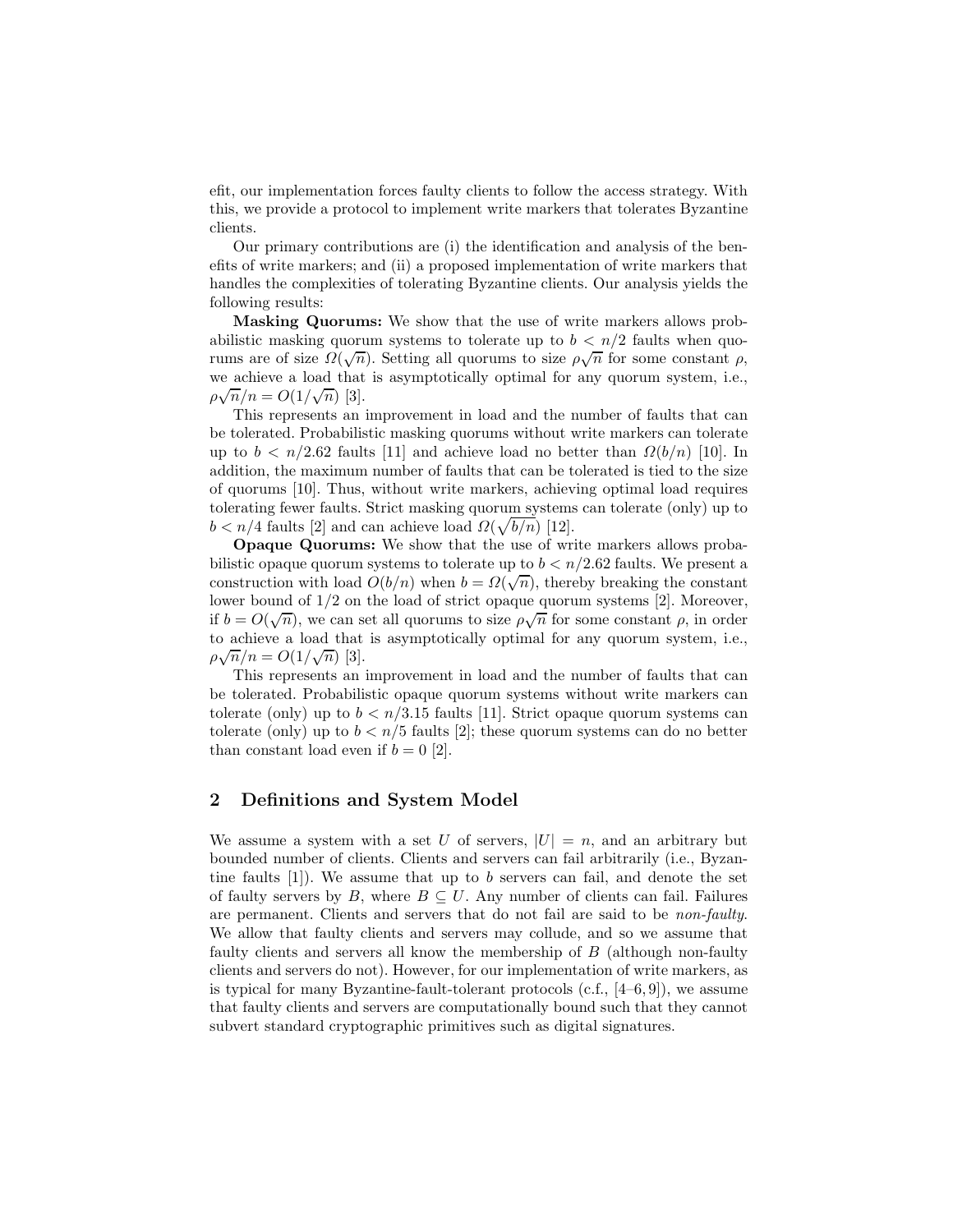Communication. Write markers require no communication assumptions beyond those of the probabilistic quorums for which they are used. For completeness, we summarize the model of [11], which is common to prior works in probabilistic [10] and signed [13] quorum systems: we assume that each nonfaulty client can successfully communicate with each non-faulty server with high probability, and hence with all non-faulty servers with roughly equal probability. This assumption is in place to ensure that the network does not significantly bias a non-faulty client's interactions with servers either toward faulty servers or toward different non-faulty servers than those with which another non-faulty client can interact. Put another way, we treat a server that can be reliably reached by none or only some non-faulty clients as a member of B.

Access set; access strategy; operation. We abstractly describe client operations as either writes that alter the state of the service or reads that do not. Informally, a non-faulty client performs a write to update the state of the service such that its value (or a later one) will be observed with high probability by any subsequent operation; a write thus successfully performed is called "established" (we define established more precisely below). A non-faulty client performs a read to obtain the value of the latest established write, where "latest" refers to the value of the most recent write preceding this read in a linearization [14] of the execution.

In the introduction, we discussed access strategies as probability distributions on quorums used for operations. For the remainder of the paper, we follow [11] in strictly generalizing the notion of access strategy to apply instead to access sets from which quorums are chosen. An access set is a set of servers from which the client selects a quorum. If the client is non-faulty, we assume that this selection is done uniformly at random. We adopt the access strategy that all access sets are chosen uniformly at random (even by faulty clients). In Section 4, we adapt a protocol to support write markers from one in [11] that approximately ensures this access strategy. Our analysis allows that access sets may be larger than quorums, though if access sets and quorums are of the same size, then our protocol effectively forces even faulty clients to select quorums uniformly at random as discussed in the introduction. In our analysis, all access sets used for reads and writes are of constant size  $a_{rd}$  and  $a_{wt}$  respectively. All quorums used for reads and writes are of constant size  $q_{rd}$  and  $q_{wt}$  respectively.

Candidate; conflicting; error probability; established; participant; qualified; vote. Each write yields a corresponding candidate at some number of servers. A candidate is an abstraction used in part to ensure that two distinct write operations are distinguishable from each other, even if the corresponding data values are the same. A candidate is established once it is accepted by all of the non-faulty servers in some write quorum of size  $q_{wt}$  within the write access set of size  $a_{wt}$ . In opaque quorum systems, property (3) anticipates that different non-faulty servers each may hold a different candidate due to concurrent writes. A candidate that is characterized by the property that a non-faulty server would accept either it or a given established candidate, but not both, is called a conflicting candidate. Two candidates may conflict because, e.g., they both bear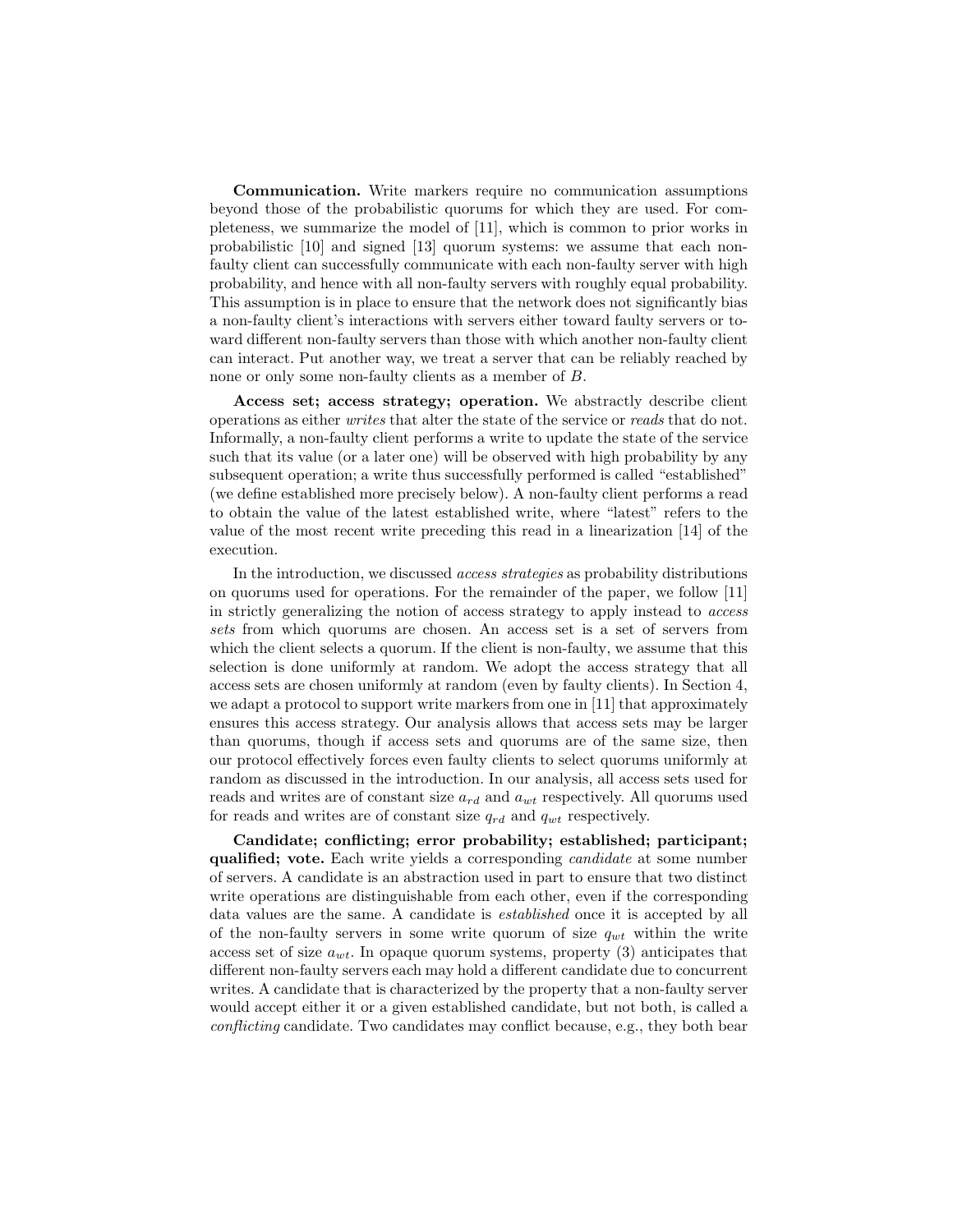the same timestamp. In either masking or opaque quorum systems, a faulty server may try to forge a conflicting candidate. No non-faulty server accepts two candidates that conflict with each other.

A server can try to vote for some candidate (e.g., by responding to a read operation) if the server is a participant in voting (i.e., if the server is a member of the client's read access set). However, a server becomes qualified to vote for a particular candidate only if the server is a member of the client's write access set selected for the write operation for which it votes. Non-faulty clients wait for responses from a read quorum of size  $q_{rd}$  contained in the read access set of size  $a_{rd}$ . An error is said to occur in a read operation when a non-faulty client fails to observe the latest value or a faulty client obtains sufficiently many votes for a conflicting value.<sup>3</sup> The *error probability* is the probability of this occurring.

Behavior of faulty clients. We assume that faulty clients seek to maximize the error probability by following specific strategies [11]. This is a conservative assumption; a client cannot increase—but may decrease—the probability of error by failing to follow these strategies. At a high level, the strategies are as follows: a faulty client, which may be completely restricted in its choices: (i) when establishing a candidate, writes the candidate to as few non-faulty servers as possible to minimize the probability that it is observed by a non-faulty client; and (ii) writes a conflicting candidate to as many servers as will accept it (i.e., faulty servers plus, in the case of an opaque quorum system, any non-faulty server that has not accepted the established candidate) in order to maximize the probability that it is observed.

# 3 Analysis of Write Markers

Intuitively, when a client submits a write, the candidate is associated with a write marker. We require that the following three properties are guaranteed by an implementation of write markers:

- W1. Every candidate has a write marker that identifies the access set chosen for the write;
- W2. A verifiable write marker implies that the access set was selected uniformly at random (i.e., according to the access strategy);
- W3. Every non-faulty client can verify a write marker.

When considering a candidate, non-faulty clients and servers verify the candidate's write marker. Because of this verification, no non-faulty node will accept a vote for a candidate unless the issuing server is qualified to vote for the candidate. Since each write access set is chosen uniformly at random (W2), the faulty servers that can vote for a candidate, i.e., the faulty qualified servers, are therefore a random subset of the faulty servers.

Thus, write markers remove the advantage enjoyed by faulty servers in strict and traditional-probabilistic masking and opaque quorum systems, where any

<sup>&</sup>lt;sup>3</sup> Faulty clients may be able to affect the system with such votes in some protocols [11].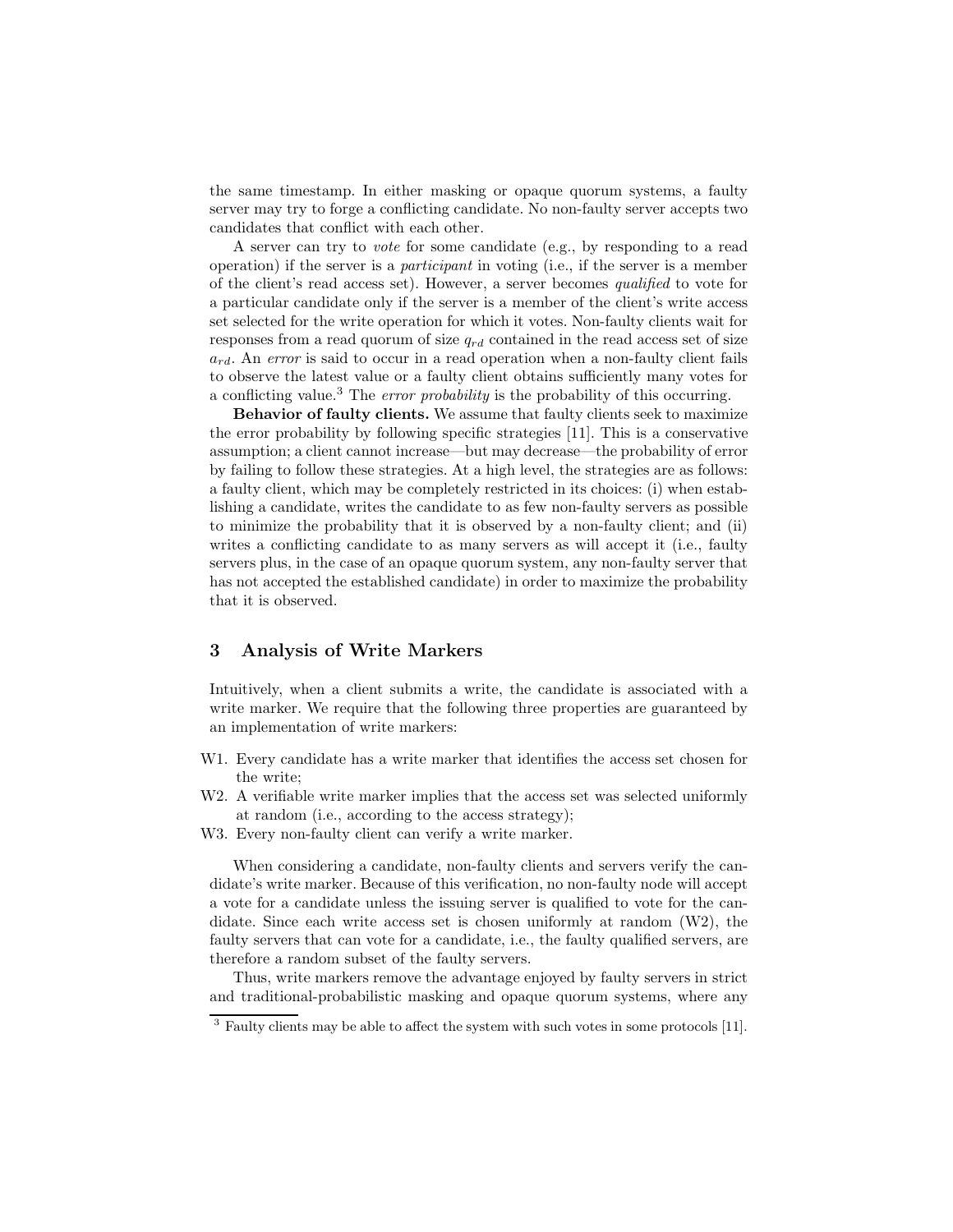faulty participant can vote for any candidate—and therefore can collude to have a conflicting, potentially fabricated candidate chosen instead of an established candidate. This aspect of write markers is summarized in Table 2, which shows the impact of write markers in terms of the abilities of faulty and non-faulty servers to vote for a given candidate.

### 3.1 Consistency Constraints

Probabilistic quorum systems must satisfy constraints similar to those of strict quorum systems (e.g., (2), (3)), but only with probability  $1 - \epsilon$ . As with strict quorum systems, the purpose of these constraints is to guarantee that operations can be observed consistently in subsequent operations by receiving enough votes.

First, the constraints must ensure in expectation that a non-faulty client can observe the latest established candidate if such a candidate exists. Let Qrd represent a read quorum chosen uniformly at random, i.e., a random variable, from a read access set itself chosen uniformly at random. (Think of this quorum as one used by a nonfaulty client.) Let  $Q_{wt}$  represent a write quorum chosen by a potentially faulty client;  $Q_{\rm wt}$  must be chosen from  $\mathsf{A}_{\mathrm{wt}},$  an access set chosen uniformly at

Table 2. Ability of a server to vote for a given candidate: • (traditional quorums);  $\star$  (write markers).

| Type of server                       | <b>Vote</b>                         |
|--------------------------------------|-------------------------------------|
| Non-faulty qualified participant     | $\bullet$ $\star$<br>$\bullet\star$ |
| Faulty qualified participant         |                                     |
| Non-faulty non-qualified participant |                                     |
| Faulty non-qualified participant     |                                     |

random. (Think of  $\mathsf{Q}_{wt}$  as a quorum used for an established candidate.) Then the threshold  $r$  number of votes necessary to observe a value must be less than the expected number of non-faulty qualified participants, which is

$$
\mathbb{E}\left[ \left| \left( Q_{\rm rd} \cap Q_{\rm wt} \right) \setminus B \right| \right]. \tag{4}
$$

The use of write markers has no impact here on (4) because  $(Q_{rd} \cap Q_{wt}) \setminus B$ contains no faulty servers. However, write markers do enable us to set  $r$  smaller, as the following shows.

Second, the constraints must ensure that a conflicting candidate (which is in conflict with an established candidate as described in Section 2) is, in expectation, not observed by any client (non-faulty or faulty). In general, it is important for all clients to observe only established candidates so as to enable higher-level protocols (e.g., [4]) that employ repair phases that may affect the state of the system within a read [11]. Let  $A'_{rd}$  and  $A'_{wt}$  represent read and write access sets, respectively, chosen uniformly at random. (Think of  $A'_{wt}$  as the access set used by a faulty client for a conflicting candidate, and of  $A'_{rd}$  as the access set used by a faulty client for a read operation. How faulty clients can be forced to choose uniformly at random is described in Section 4.) We consider the cases for masking and opaque quorums separately: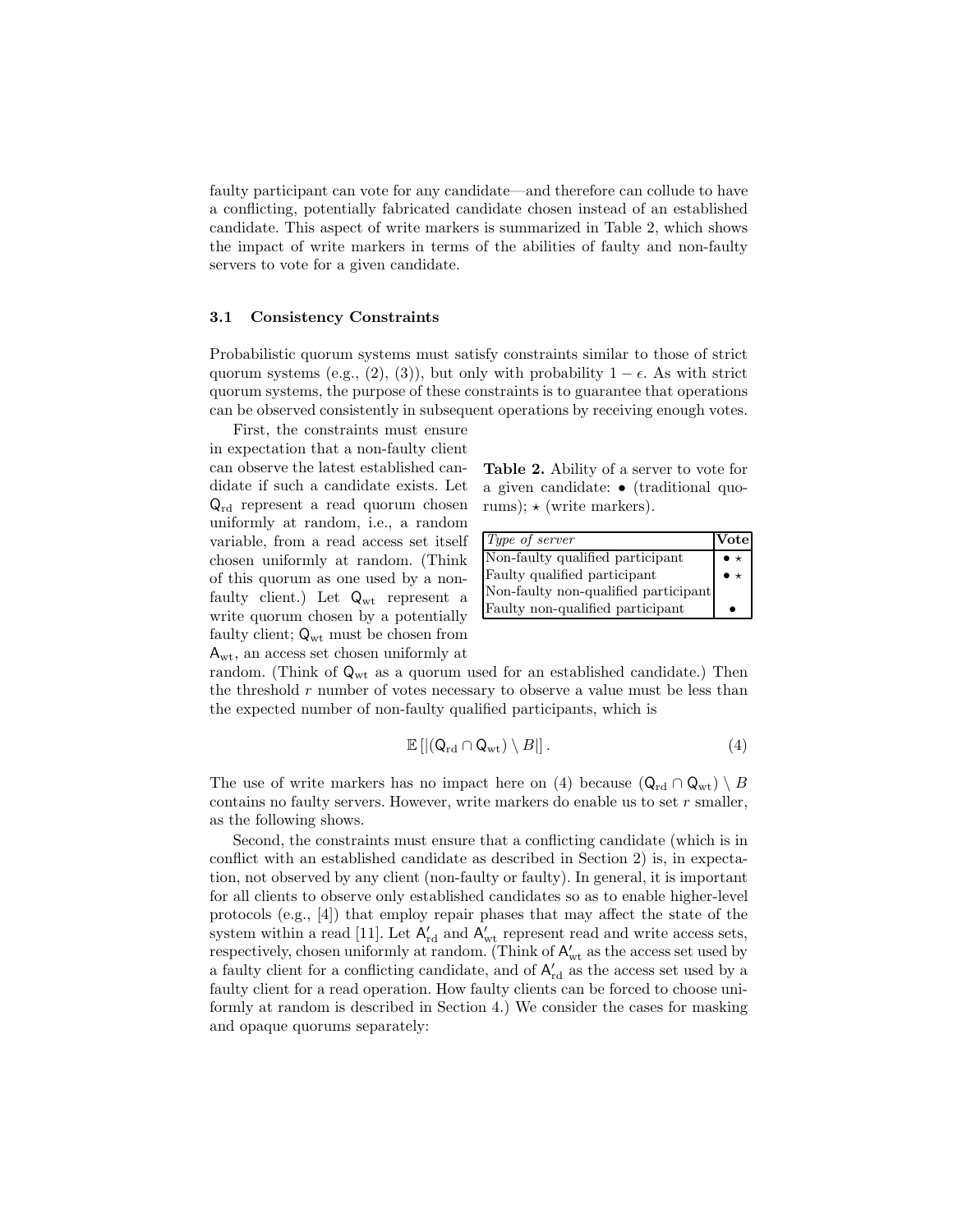Probabilistic Masking Quorums. In a masking quorum system, (2) dictates that only faulty servers may vote for a conflicting candidate. Using write markers, we require that the faulty qualified participants alone cannot produce sufficient votes for a candidate to be observed in expectation. Taking (4) into consideration, we require:

$$
\mathbb{E}\left[\left| \left(Q_{\rm rd} \cap Q_{\rm wt}\right) \setminus B\right|\right] > \mathbb{E}\left[\left| \left(A'_{\rm rd} \cap A'_{\rm wt}\right) \cap B\right|\right].\tag{5}
$$

Contrast this with (2) and with the consistency requirement for traditional probabilistic masking quorum systems [10] (adapted to consider access sets), which requires that the faulty participants (qualified or not) cannot produce sufficient votes for a candidate to be observed in expectation:

$$
\mathbb{E}\left[\left|\left(Q_{\rm rd} \cap Q_{\rm wt}\right) \setminus B\right|\right] > \mathbb{E}\left[\left|A'_{\rm rd} \cap B\right|\right].\tag{6}
$$

Intuitively, the intersection between access sets can be smaller with write markers because the right-hand side of (5) is less than the right-hand side of (6) if  $a_{wt} < n$ .

Probabilistic Opaque Quorums. With write markers, we have the benefit, described above for probabilistic masking quorums, in terms of the number of faulty participants that can vote for a candidate in expectation. However, as shown in (3), opaque quorum systems must additionally consider the maximum number of non-faulty qualified participants that vote for the same conflicting candidate in expectation. As such, instead of (5), we have:

$$
\mathbb{E}\left[\left|\left(Q_{\rm rd} \cap Q_{\rm wt}\right) \setminus B\right|\right] > \mathbb{E}\left[\left|\left(A'_{\rm rd} \cap A'_{\rm wt}\right) \cap B\right|\right] + \mathbb{E}\left[\left|\left(\left(A'_{\rm rd} \cap A'_{\rm wt}\right) \setminus B\right) \setminus Q_{\rm wt}\right|\right].\tag{7}
$$

Contrast this with the consistency requirement for traditional probabilistic opaque quorums [11]:

$$
\mathbb{E}\left[\left|\left(Q_{\rm rd} \cap Q_{\rm wt}\right) \setminus B\right|\right] > \mathbb{E}\left[\left|A'_{\rm rd} \cap B\right|\right] + \mathbb{E}\left[\left|\left(\left(A'_{\rm rd} \cap A'_{\rm wt}\right) \setminus B\right) \setminus Q_{\rm wt}\right|\right].\tag{8}
$$

Again, intuitively, the intersection between access sets can be smaller with write markers because the right-hand side of  $(7)$  is less than the right-hand side of  $(8)$ if  $a_{wt} < n$ .

#### 3.2 Implied Bounds

In this subsection, we are concerned with quorum systems for which we can achieve error probability (as defined in Section 2) no greater than a given  $\epsilon$  for any  $n$  sufficiently large. For such quorum systems, there is an upper bound on  $b$ in terms of  $n$ , akin to the bound for strict quorum systems.

Intuitively, the maximum value of b is limited by the relevant constraint (i.e., either  $(5)$  or  $(7)$ ). Of primary interest are Theorem 1 and its corollaries, which demonstrate the benefits of write markers for probabilistic masking quorum systems, and Theorem 2 and its corollaries, which demonstrate the benefits of write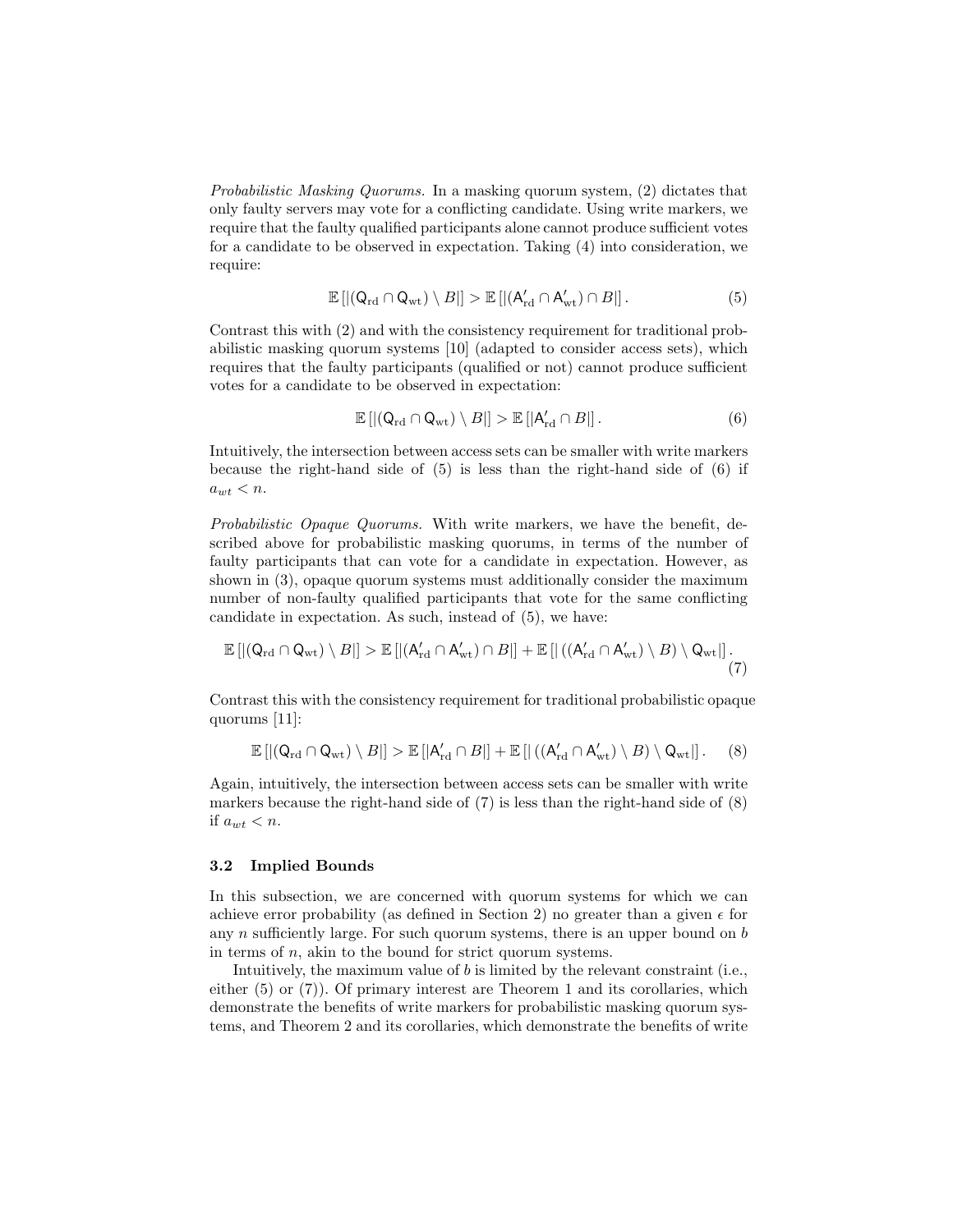markers for probabilistic opaque quorum systems. They utilize Lemmas 1 and 2, which together present basic requirements for the types of quorum systems with which we are concerned. Due to space constraints, proofs of the lemmas and theorems appear only in a companion technical report [15].

Define MinCorrect to be a random variable for the number of non-faulty servers with the established candidate, i.e., MinCorrect =  $|(Q_{rd} \cap Q_{wt}) \setminus B|$  as indicated in (4).

**Lemma 1.** Let  $n - b = \Omega(n)$ . For all  $c > 0$  there is a constant  $d > 1$  such that for all  $q_{rd}$ ,  $q_{wt}$  where  $q_{rd}q_{wt} > dn$  and  $q_{rd}q_{wt} - n = \Omega(1)$ , it is the case that  $\mathbb{E}$  [MinCorrect] > c for all n sufficiently large.

Let  $r$  be the threshold, discussed in Section 3.1, for the number of votes necessary to observe a candidate. Define MaxConflicting to be a random variable for the maximum number of servers that vote for a conflicting candidate. For example: due to  $(5)$ , in masking quorums with write markers, MaxConflicting  $=$  $|(A'_{rd} \cap A'_{wt}) \cap B|$ ; and due to (7), in opaque quorums with write markers,  $\mathsf{MaxConflicing} = |(A_{rd}' \cap A_{wt}') \cap B| + |((A_{rd}' \cap A_{wt}') \setminus B) \setminus Q_{wt}|.$ 

**Lemma 2.** Let the following hold,<sup>4</sup>

 $\mathbb{E}$ [MinCorrect] –  $\mathbb{E}$ [MaxConflicting]  $>0$ ,

 $\mathbb{E}\left[\mathsf{MinCorrect}\right] - \mathbb{E}\left[\mathsf{MaxConfig}\right] = \omega(\sqrt{\mathbb{E}\left[\mathsf{MinCorrect}\right]}).$ 

Then it is possible to set r such that,

error probability  $\rightarrow 0$  as  $\mathbb{E}$ [MinCorrect]  $\rightarrow \infty$ .

Here and below, a suitable setting of r is one between  $\mathbb E$  [MinCorrect] and  $\mathbb{E}$  [MaxConflicting], inclusive. The remainder of the section is focused on determining, for each type of probabilistic quorum system, the upper bound on b and bounds on the load that Lemmas 1 and 2 imply.

**Theorem 1.** For all  $\epsilon$  there is a constant  $d > 1$  such that for all  $q_{rd}$ ,  $q_{wt}$  where  $q_{rd}q_{wt} > dn$ ,  $q_{rd}q_{wt} - n = \Omega(1)$ , and

$$
b < \frac{q_{rd}q_{wt}n}{q_{rd}a_{wt} + a_{rd}a_{wt}},
$$

any such probabilistic masking quorum system employing write markers achieves error probability no greater than  $\epsilon$  given a suitable setting of r for all n sufficiently large.

**Corollary 1.** Let  $a_{rd} = q_{rd}$  and  $a_{wt} = q_{wt}$ . For all  $\epsilon$  there is a constant  $d > 1$ such that for all  $q_{rd}$ ,  $q_{wt}$  where  $q_{rd}q_{wt} > dn$ ,  $q_{rd}q_{wt} - n = \Omega(1)$ , and

 $b < n/2$ .

any such probabilistic masking quorum system employing write markers achieves error probability no greater than  $\epsilon$  given a suitable setting of r for all n sufficiently large.

<sup>&</sup>lt;sup>4</sup>  $\omega$  is the little-oh analog of  $\Omega$ , i.e.,  $f(n) = \omega(g(n))$  if  $f(n)/g(n) \to \infty$  as  $n \to \infty$ .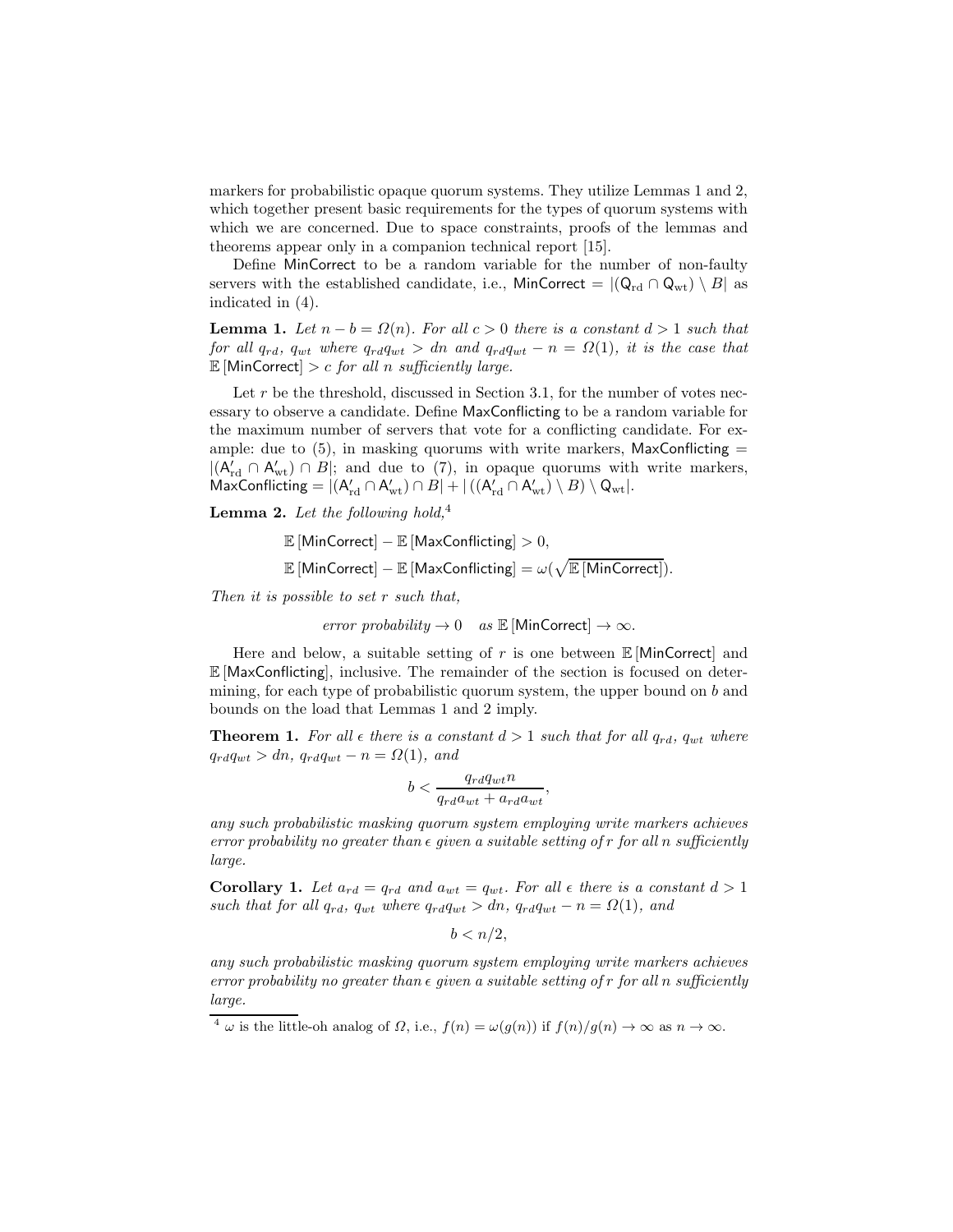In other words, with write markers, the size of quorums does not impact the maximum fraction of faults that can be tolerated when quorums are selected uniformly at random (i.e., when  $a_{rd} = q_{rd}$  and  $a_{wt} = q_{wt}$ ).

Corollary 2. Let  $a_{rd} = q_{rd}$ ,  $a_{wt} = q_{wt}$ , and  $b < n/2$ . For all  $\epsilon$  there is a constant  $\rho > 1$  such that if  $q_{rd} = q_{wt} = \rho \sqrt{n}$ , any such probabilistic masking quorum system employing write markers achieves error probability no greater than  $\epsilon$  given a suitable setting of r for all n sufficiently large, and has load

$$
\rho \sqrt{n}/n = O(1/\sqrt{n}).
$$

**Theorem 2.** For all  $\epsilon$  there is a constant  $d > 1$  such that for all  $q_{rd}$ ,  $q_{wt}$  where  $q_{rd}q_{wt} > dn$ ,  $q_{rd}q_{wt} - n = \Omega(1)$ , and

$$
b<\frac{n(a_{rd}a_{wt}^2+a_{rd}q_{wt}n+q_{rd}q_{wt}n-2a_{rd}a_{wt}n)}{a_{wt}(a_{rd}a_{wt}+q_{rd}n)},
$$

any such probabilistic opaque quorum system employing write markers achieves error probability no greater than  $\epsilon$  given a suitable setting of r for all n sufficiently large.

**Corollary 3.** Let  $a_{rd} = q_{rd}$  and  $a_{wt} = q_{wt}$ . For all  $\epsilon$  there is a constant  $d > 1$ such that for all  $q_{rd}$ ,  $q_{wt}$  where  $q_{rd}q_{wt} > dn$ ,  $q_{rd}q_{wt} - n = \Omega(1)$ , and

$$
b < \frac{q_{wt}n}{q_{wt}+n},
$$

any such probabilistic opaque quorum system employing write markers achieves error probability no greater than  $\epsilon$  given a suitable setting of r for all n sufficiently large.

Comparing Corollary 3 with Corollary 1, we see that in the opaque quorum case  $q_{wt}$  cannot be set independently of b.

Corollary 4. Let  $a_{rd} = q_{rd}$ ,  $a_{wt} = q_{wt}$ , and  $b < (q_{wt}n)/(q_{wt} + n)$ . For all  $\epsilon$ there is a constant  $d > 1$  such that for all  $q_{rd}$ ,  $q_{wt}$  where  $q_{rd}q_{wt} > dn$  and  $q_{rd}q_{wt}-n = \Omega(1)$ , any such probabilistic opaque quorum system employing write markers achieves error probability no greater than  $\epsilon$  given a suitable setting of r for all n sufficiently large, and has load

$$
\Omega(b/n)
$$
.

**Corollary 5.** Let  $b = \Omega(\sqrt{n})$ . For all  $\epsilon$  there is a constant  $d > 1$  such that for all  $a_{rd}$ ,  $a_{wt}$ ,  $q_{rd}$ ,  $q_{wt}$  where  $a_{rd} = a_{wt} = q_{rd} = q_{wt} = lb$  for a value l such that  $c' \geq l > n/(n - b)$  for some constant  $c'$ ,  $(lb)^2 > dn$  and  $(lb)^2 - n = \Omega(1)$ , any such probabilistic opaque quorum system employing write markers achieves error probability no greater than  $\epsilon$  given a suitable setting of r for all n sufficiently large, and has load

 $O(b/n)$ .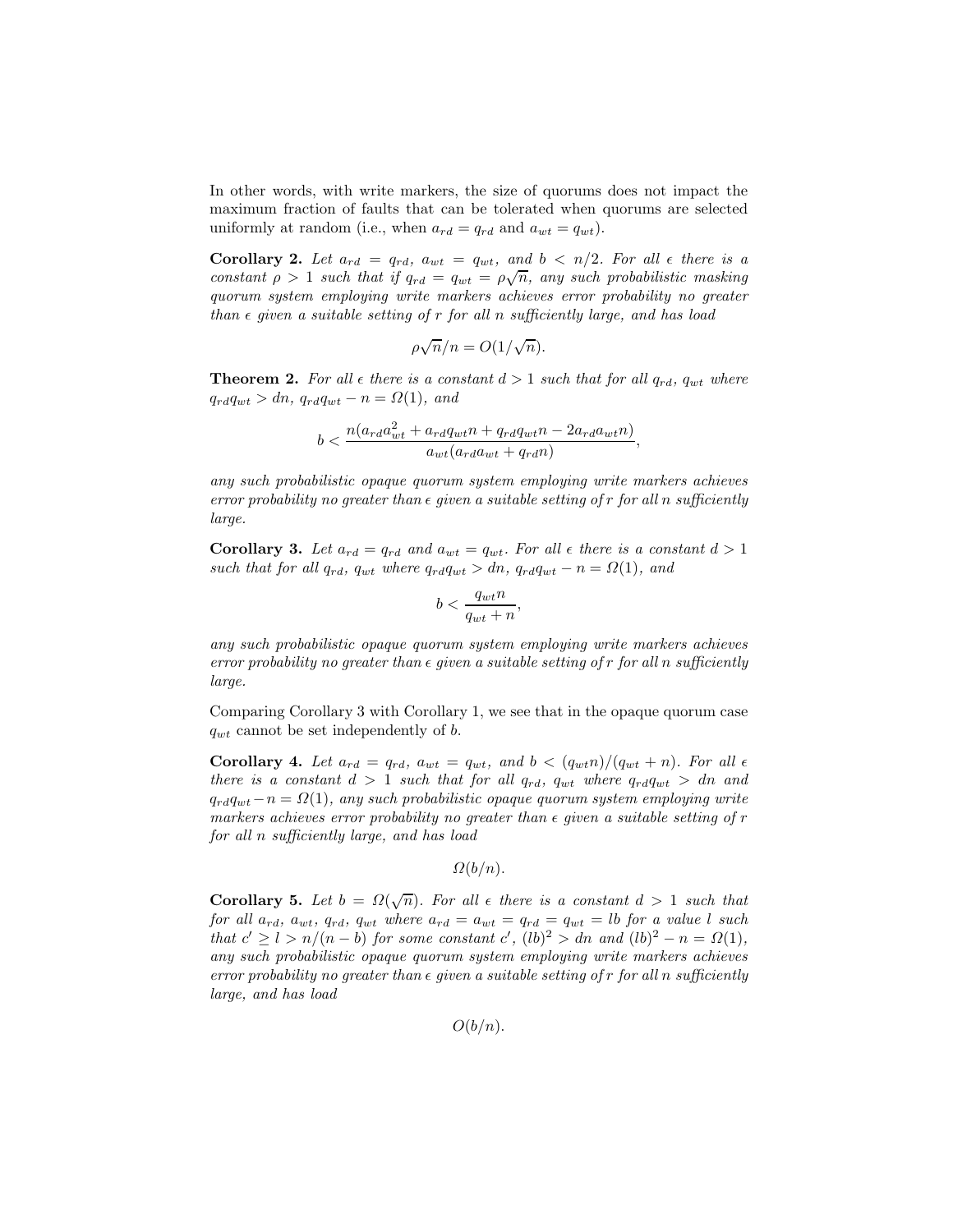**Corollary 6.** Let  $a_{rd} = q_{rd}$  and  $a_{wt} = q_{wt} = n - b$ . For all  $\epsilon$  there is a constant  $d > 1$  such that for all  $q_{rd}$ ,  $q_{wt}$  where  $q_{rd}q_{wt} > dn$ ,  $q_{rd}q_{wt} - n = \Omega(1)$ , and

 $b < n/2.62$ .

any such probabilistic opaque quorum system employing write markers achieves error probability no greater than  $\epsilon$  given a suitable setting of r for all n sufficiently large.

## 4 Implementation

Our implementation of write markers provides the behavior assumed in Section 3, even with Byzantine clients. Specifically, it ensures properties W1–W3. (Though, technically, it ensures W2 only approximately in the case of opaque quorum systems, in which, as we explain below, a faulty server might be able to create a conflicting candidate using a write marker for a stale, i.e., out-of-date, access set—but to no advantage.)

Because clients may be faulty, we cannot rely on, e.g., digital signatures issued by them to implement write markers. Instead, we adapt mechanisms of our access-restriction protocol for probabilistic opaque quorum systems [11]. The access-restriction protocol is designed to ensure that all clients follow the access strategy. It already enables non-faulty servers to verify this before accepting a write. And, since it is the only way of which we are aware for a probabilistic quorum system to tolerate Byzantine clients when write markers are of benefit (i.e., when the sizes of write access sets are restricted), its mechanisms are appropriate.

The relevant parts of the preexisting protocol work as follows [11]. From a pre-configured number of servers, a client obtains a verifiable recent value (VRV), the value of which is unpredictable to clients and b or fewer servers prior to its creation. This VRV is used to generate a pseudorandom sequence of access sets. Since a VRV can be verified using only public information, both it and the sequence of access sets it induces can be verified by clients and servers. Non-faulty clients simply choose the next unused access set for each operation.<sup>5</sup> However, a faulty client is motivated to maximize the probability of error. If the use of the next access set in the sequence does not maximize the probability of error given the current state of the system (i.e., the candidates accepted by the servers), such a client may try to skip ahead some number of access sets. Alternatively, such a client might try to wait to use the next access set until the state of the system changes. If allowed to follow either strategy, such a client would circumvent the access strategy because its choice of access set would not be independent from the state of the system.

Three mechanisms are used together to coerce a faulty client to follow the access strategy. First, the client must perform exponentially increasing work in expectation in order to use later access sets. As such, a client requires exponentially

<sup>5</sup> Non-faulty clients should choose a new access set for each operation to ensure independence from the decisions of faulty clients [11].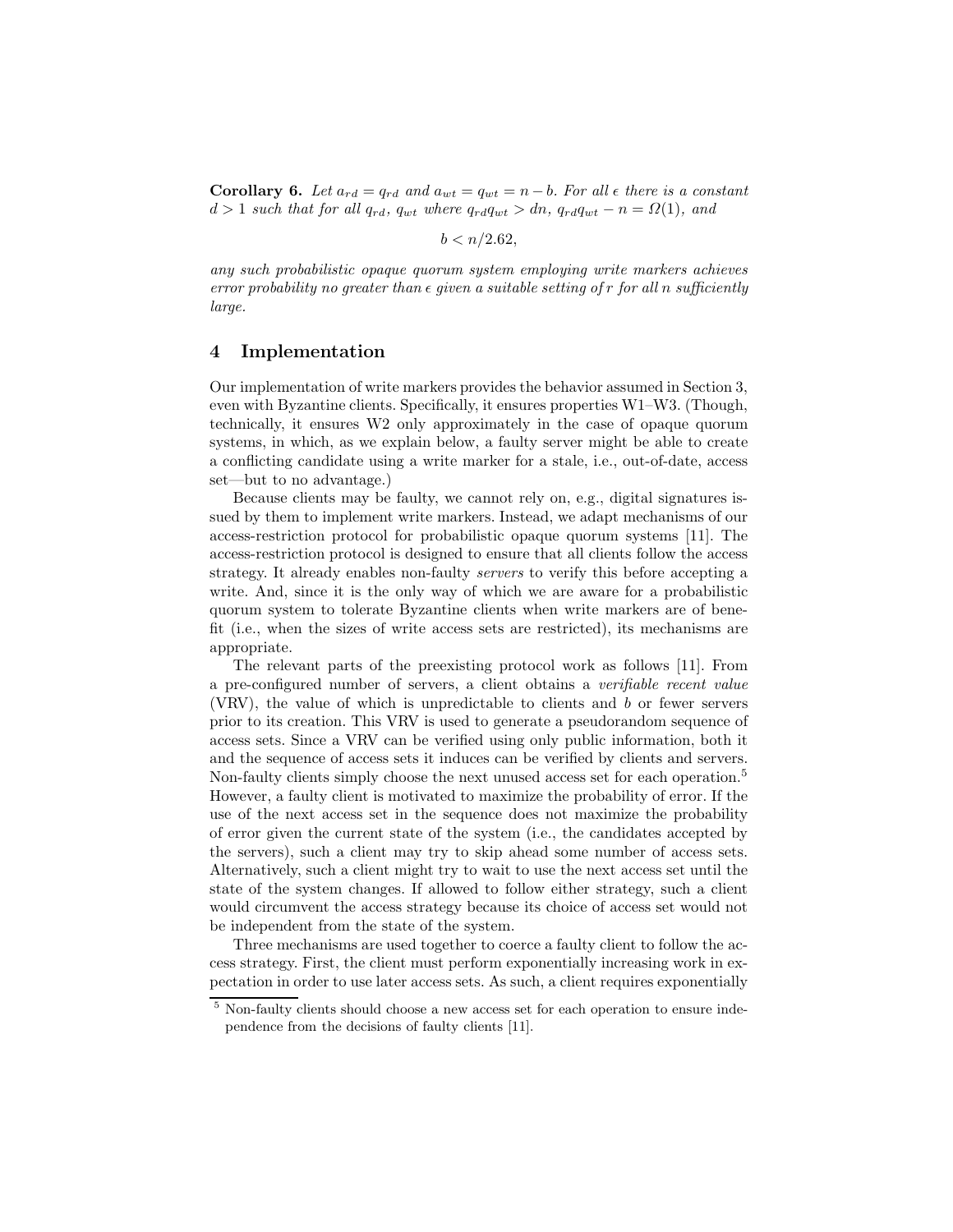increasing time in expectation in order to choose a later access set. This is implemented by requiring that the client solve a client puzzle [16] of the appropriate difficulty. The solution to the puzzle is, in expectation, difficult to find but easy to verify. Second, the VRV and sequence of access sets become invalid as the non-faulty servers accept additional candidates, or as the system otherwise progresses (e.g., as time passes). Non-faulty servers ver-



Fig. 1. Read operation with write markers: messages and stages of verification of access set. (Changes in gray.)

ify that an access set is still valid, i.e., not stale, before accepting it. Thus, system progress forces the client to start its work anew, and, as such, makes the work solving the puzzle for any unused access set wasted. Finally, during the time that the client is working, the established candidate propagates in the background to the non-faulty servers that are non-qualified  $(c.f., [17])$ . This decreases the window of vulnerability in which a given access set in the sequence is useful for a conflicting write by making non-qualified servers aware that (i) there is an established candidate (so that they will not accept a conflicting candidate) and (ii) that the state of the system has progressed (so that they will invalidate the current VRV if appropriate).

The impact of these three mechanisms is that a non-faulty server can be confident that the choice of write access set adheres (at least approximately) to the access strategy upon having verified that the access set is valid, current, and is accompanied by an appropriate puzzle solution.

For write markers, we extend the protocol so that, as seen in Figure 1, *clients* can also perform verification. This requires that information about the puzzle solution and access set (including the VRV used to generate it) be returned by the servers to clients. (As seen in Figure 2 and explained below, this information varies across masking and opaque quorum systems.) In the preexisting accessrestriction protocol, this information is verified and discarded by each server. For write markers, this information is instead stored by each server in the verification stage as a write marker. It is sent along with the data value as part of the candidate to the client during any read operation. If the server is non-faulty a fact of which a non-faulty client cannot be certain—the access set used for the operation was indeed chosen according to the access strategy because the server performed verification before accepting the candidate. However, because the server may be faulty, the client performs verification as well; it verifies the write marker and that the server is a member of the access set. This allows us to guarantee points W1–W3. As such, faulty non-qualified servers are unable to vote for the candidates for which qualified servers can vote.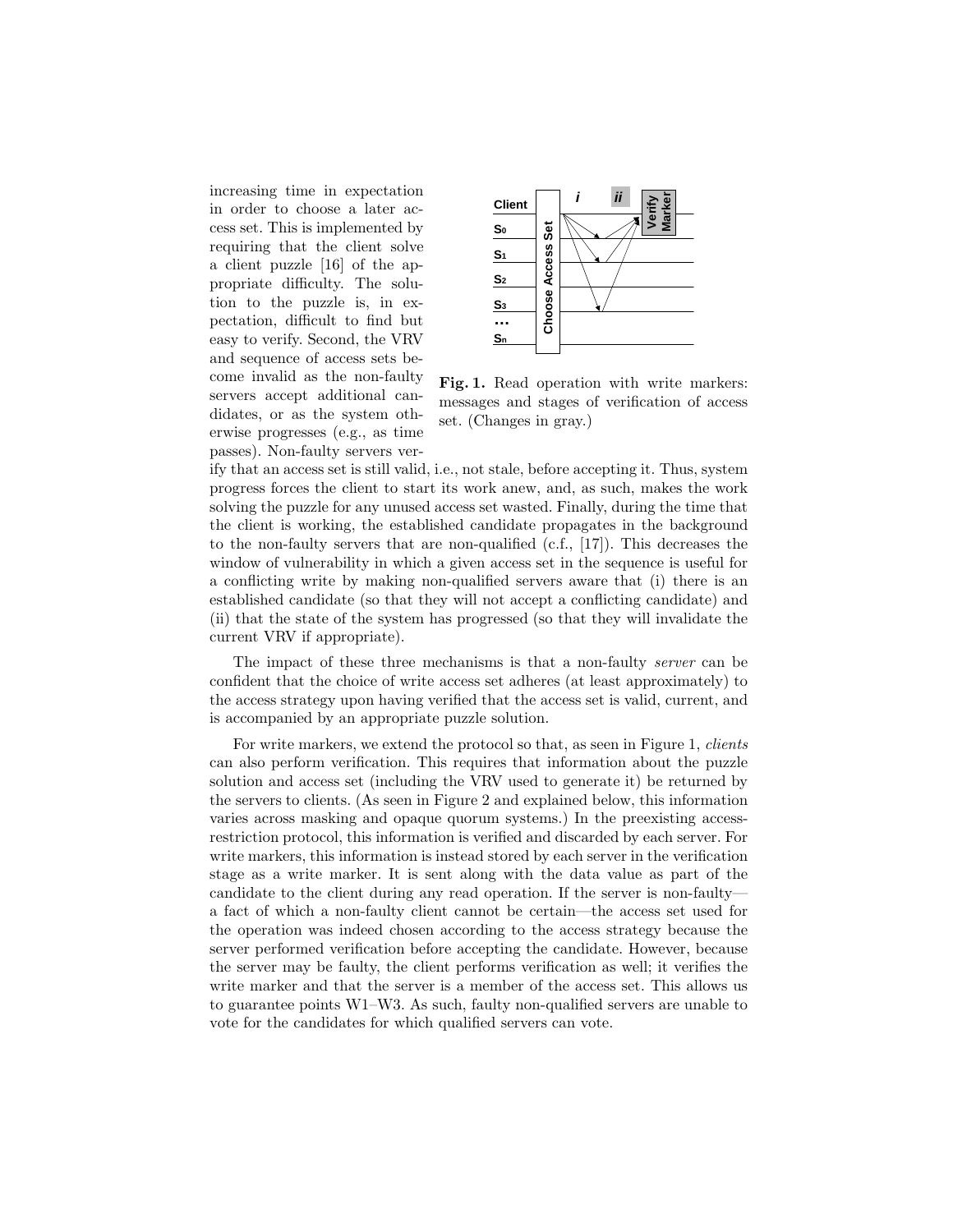

Fig. 2. Message types. (Write marker emphasized with gray.)

Figures 1, 2, 3, and 4 illustrate relevant pieces of the preexisting protocol and our modifications for write markers in the context of read and write operations in probabilistic masking and opaque quorum systems. The figures highlight that the additions to the protocol for write markers involve saving the write markers and returning them to clients so that clients can also verify them.

The differences in the struc-

ture of the write marker for probabilistic opaque and masking quorum systems mentioned above results in subtly different guarantees. The remainder of the section discusses these details.

## 4.1 Probabilistic Opaque Quorums

As seen in Figure 2 (message  $ii$ ), a write marker for a probabilistic opaque quorum system consists of the write-access-set identifier (including the VRV) and the solution to the puzzle that unlocks the use of this access set. Unlike a non-faulty server that verifies the access set at the time of use, a non-faulty client cannot verify that an access set was not already stale when the access set was accepted by a faulty server. Initially, this may appear problematic because it is clear that, given sufficient time, a faulty client will eventually be able to solve the puzzle for its preferred access set to use for a conflicting write—this access set may contain all of the servers in B. In addition, the faulty client can delay the use of this access set because non-faulty clients will be unable to verify whether it was already stale when it was used.

Fortunately, because non-faulty servers will not accept a stale candidate (i.e., a candidate accompanied by a stale access set), the fact that a stale access set may be accepted by a faulty server does not impact the benefit of write markers for opaque quorum systems. In general, consistency requires (7), i.e.,

$$
\mathbb{E}\left[\left|\left(Q_{\rm rd} \cap Q_{\rm wt}\right) \setminus B\right|\right] > \mathbb{E}\left[\left|\left(A_{\rm rd}' \cap A_{\rm wt}'\right) \cap B\right|\right] + \mathbb{E}\left[\left|\left(\left(A_{\rm rd}' \cap A_{\rm wt}'\right) \setminus B\right) \setminus Q_{\rm wt}\right|\right].
$$

However, only faulty servers will accept a stale candidate. Therefore, if the candidate was stale when written to  $A'_{wt}$ , no non-faulty server would have accepted it. Thus, in this case, the consistency constraint is equivalent to,

$$
\mathbb{E}\left[\left|\left(Q_{\text{rd}} \cap Q_{\text{wt}}\right) \setminus B\right|\right] > \mathbb{E}\left[\left|\left(A'_{\text{rd}} \cap A'_{\text{wt}}\right) \cap B\right|\right].
$$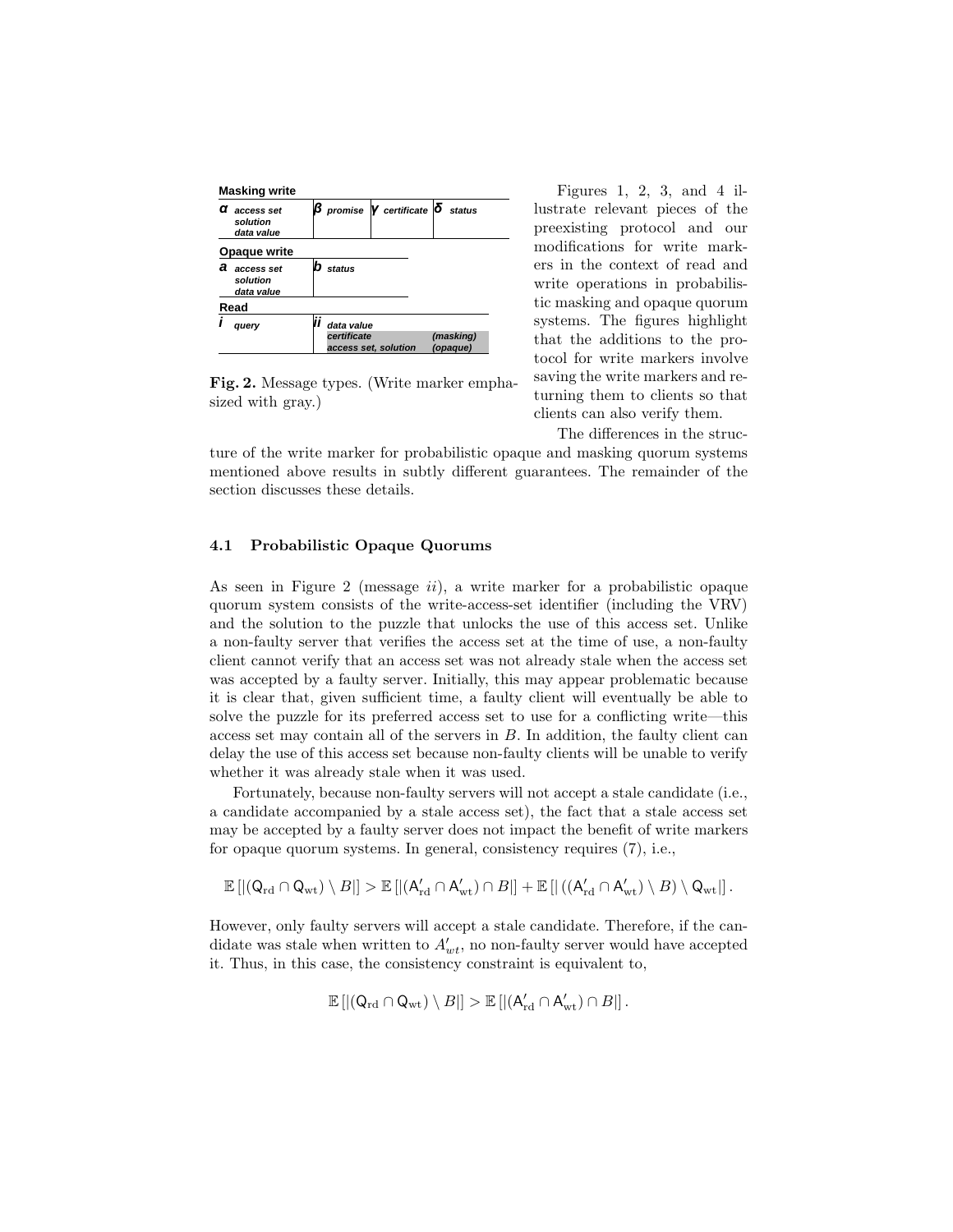However, this is (6), the constraint on probabilistic masking quorum systems without write markers. In effect, a faulty client must either: (i) use a recent access set that is therefore chosen approximately uniformly at random, and be limited by  $(7)$ ; or  $(ii)$ , use a stale access set and be limited by (6). If quorums are the sizes of access sets, both inequalities have the same upper bound on  $b$  (see [15]); otherwise, a faulty client is disadvantaged by using a stale access set because a system that satisfies (6) can tolerate more faults than one that



Fig. 3. Write operation in opaque quorum systems: messages and stages of verification of write marker. (Changes in gray.)

satisfies (7), and is therefore less likely to result in error (see [15]). Even if the access set contains all of the faulty servers, i.e.,  $B \subset A'_{wt}$ , then this becomes,

$$
\mathbb{E}\left[\left|\left(Q_{\rm rd} \cap Q_{\rm wt}\right) \setminus B\right|\right] > \mathbb{E}\left[\left|A'_{\rm rd} \cap B\right|\right].
$$

#### 4.2 Probabilistic Masking Quorums

Protocols for masking quorum systems involve an additional round of communication (an echo phase, c.f., [8] or broadcast phase, c.f., [18]) during write operations in order to tolerate Byzantine or concurrent clients. This round prevents

non-faulty servers from accepting conflicting data values, as assumed by (2). In order to write a data value, a client must first obtain a write certificate (a quorum of replies that together attest that the non-faulty servers will accept no conflicting data value). In contrast to optimistic protocols that use opaque quorum systems, these protocols are pessimistic.





This additional round allows us to prevent clients

(Changes in gray.)

from using stale access sets. Specifically, in the request to authorize a data value (message  $\alpha$  in Figure 2 and Figure 4), the client sends the access set identifier (including the VRV), the solution to the puzzle enabling use of this access set,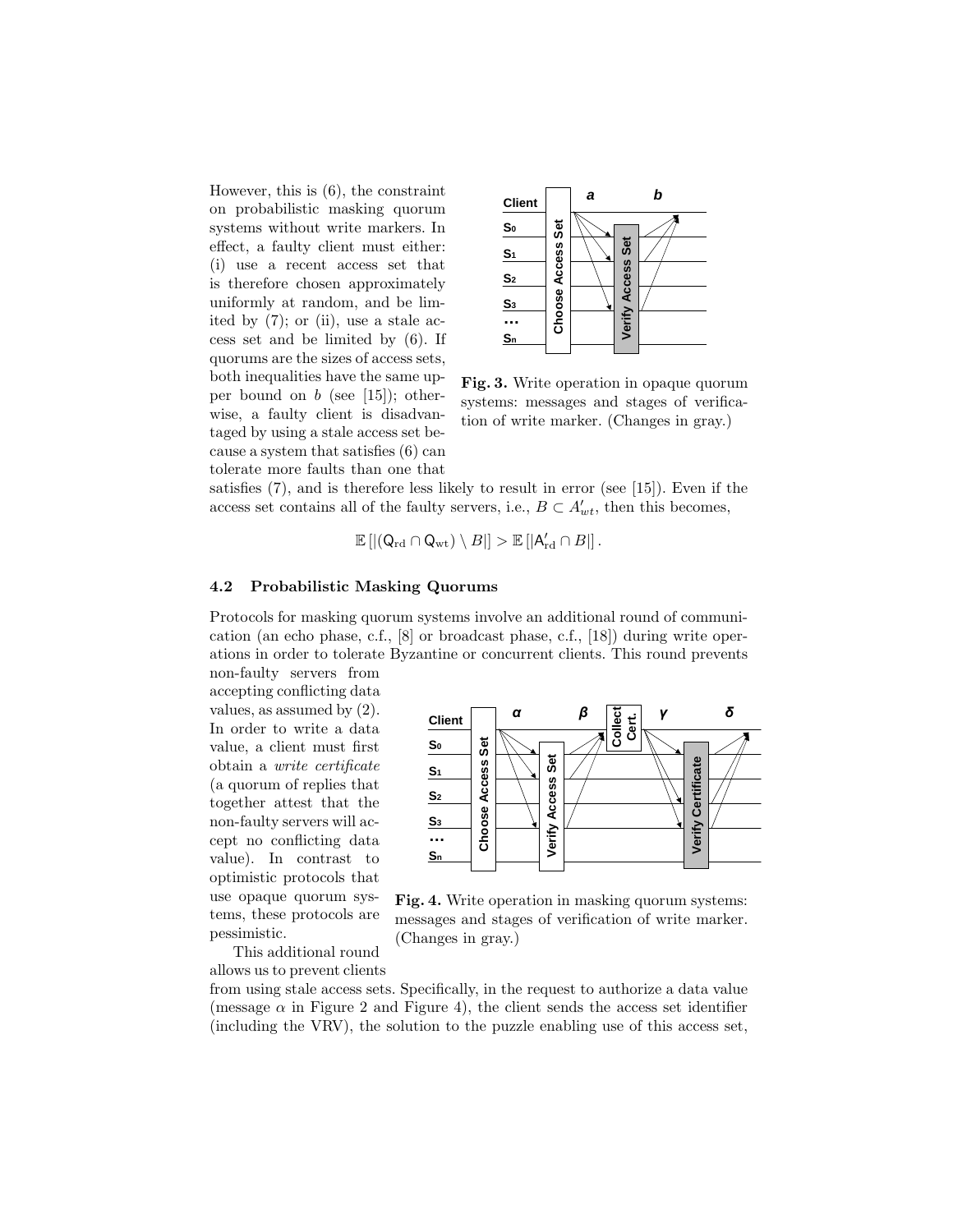and the data value. We require that the certificate come from servers in the access set that is chosen for the write operation. Each server verifies the VRV and that the puzzle solution enables use of the indicated access set before returning authorization (message  $\beta$  in Figure 2 and Figure 4). The non-faulty servers that contribute to the certificate all implicitly agree that the access set is not stale, for otherwise they would not agree to the write. This certificate (sent to each server in message  $\gamma$  in Figure 2 and Figure 4) is stored along with the data value as a write marker. Thus, unlike in probabilistic opaque quorum systems, a verifiable write marker in a probabilistic masking quorum system implies that a stale access set was not used. The reading client verifies the certificate (returned in message ii in Figure 1 and Figure 2) before accepting a vote for a candidate. Because a writing client will be unable to obtain a certificate for a stale access set, votes for such a candidate will be rejected by reading clients. Therefore, the analysis in Section 3 applies without additional complications.

# 5 Additional Related Work

Probabilistic quorum systems were explored in the context of dynamic systems with non-uniform access strategies by Abraham and Malkhi [19]. Recently, probabilistic quorum systems have been used in the context of security for wireless sensor networks [20] as well as storage for mobile ad hoc networks [21]. Lee and Welch make use of probabilistic quorum systems in randomized algorithms for distributed read-write registers [22] and shared queue data structures [23].

Signed quorum systems presented by Yu [13] also weaken the requirements of strict quorum systems but use different techniques. However, signed quorum systems have not been analyzed in the context of Byzantine faults, and so they are not presently affected by write markers.

Another implementation of write markers was introduced by Alvisi et al. [24] for purposes different than ours. We achieve the goals of (i) improving the load, and (ii) increasing the maximum fraction of faults that the system can tolerate by using write markers to prevent some faulty servers from colluding. In contrast to this, Alvisi et al. use write markers in order to increase accuracy in estimating the number of faults present in Byzantine quorum systems, and for identifying faulty servers that consistently return incorrect results. Because the implementation of Alvisi et al. does not prevent faulty servers from lying about the write quorums of which they are members, it cannot be used directly for our purposes. In addition, our implementation is designed to tolerate Byzantine clients, unlike theirs.

## 6 Conclusion

We have presented write markers, a way to improve the load of masking and opaque quorum systems asymptotically. Moreover, our new masking and opaque probabilistic quorum systems with write markers can tolerate an additional 24% and 17% of faulty replicas, respectively, compared with the proven bounds of probabilistic quorum systems without write markers. Write markers achieve this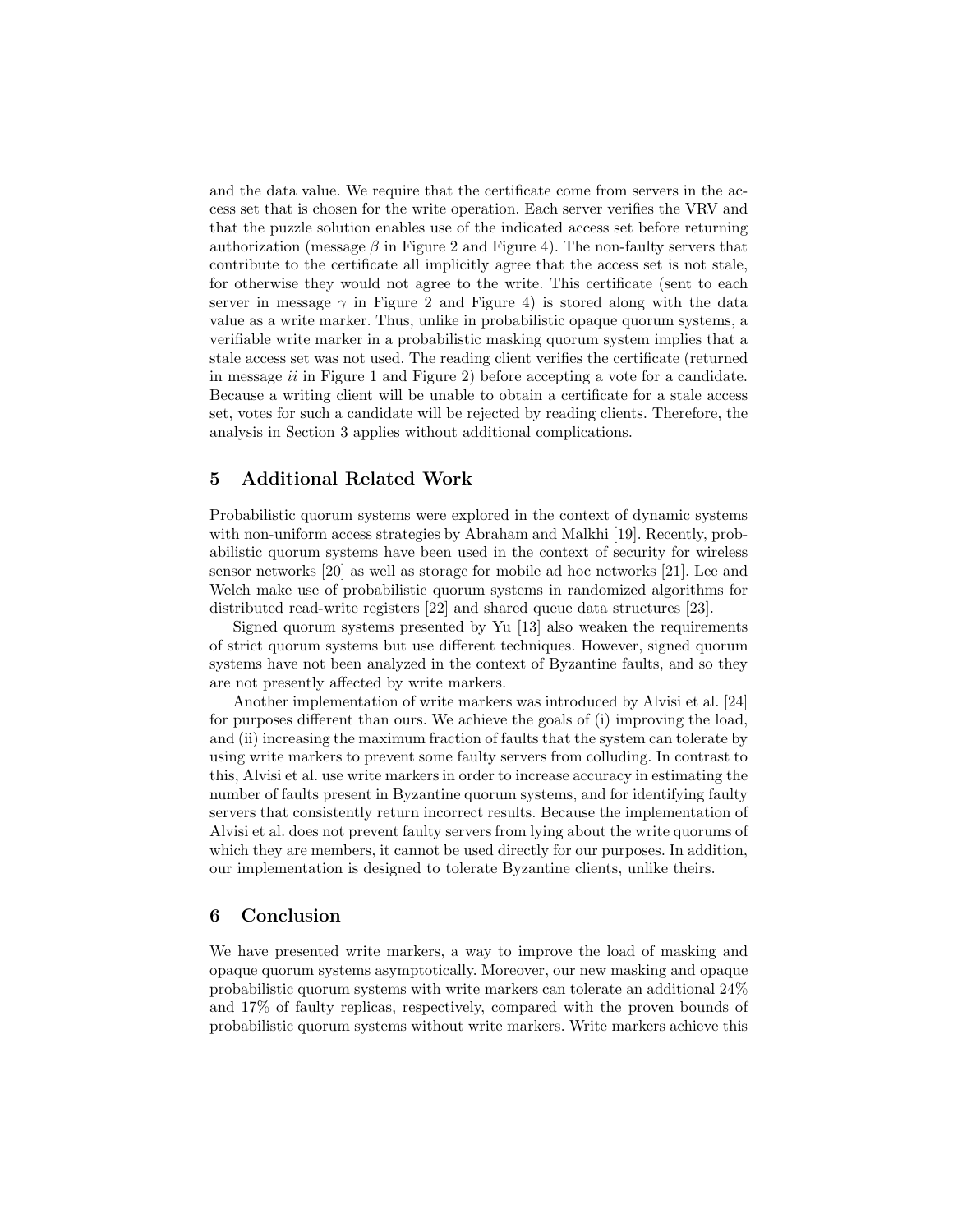by limiting the extent to which Byzantine-faulty servers may cooperate to provide incorrect values to clients. We have presented a proposed implementation of write markers that is designed to be effective even while tolerating Byzantinefaulty clients and servers.

# References

- 1. Lamport, L., Shostak, R., Pease, M.: The Byzantine generals problem. ACM Transactions on Programming Languages and Systems 4(3) (July 1982) 382–401
- 2. Malkhi, D., Reiter, M.: Byzantine quorum systems. Distributed Computing 11(4) (1998) 203–213
- 3. Naor, M., Wool, A.: The load, capacity, and availability of quorum systems. SIAM Journal on Computing 27(2) (1998) 423–447
- 4. Abd-El-Malek, M., Ganger, G.R., Goodson, G.R., Reiter, M.K., Wylie, J.J.: Faultscalable Byzantine fault-tolerant services. In: Symposium on Operating Systems Principles. (October 2005)
- 5. Castro, M., Liskov, B.: Practical Byzantine fault tolerance. In: Symposium on Operating Systems Design and Implementation. (1999)
- 6. Goodson, G.R., Wylie, J.J., Ganger, G.R., Reiter, M.K.: Efficient Byzantinetolerant erasure-coded storage. In: International Conference on Dependable Systems and Networks. (June 2004)
- 7. Kong, L., Manohar, D., Subbiah, A., Sun, M., Ahamad, M., Blough, D.: Agile store: Experience with quorum-based data replication techniques for adaptive Byzantine fault tolerance. In: IEEE Symposium on Reliable Distributed Systems. (2005) 143–154
- 8. Malkhi, D., Reiter, M.K.: An architecture for survivable coordination in large distributed systems. IEEE Transactions on Knowledge and Data Engineering 12(2) (2000) 187–202
- 9. Martin, J.P., Alvisi, L.: Fast Byzantine consensus. IEEE Transactions on Dependable and Secure Computing  $3(3)$  (2006) 202–215
- 10. Malkhi, D., Reiter, M.K., Wool, A., Wright, R.N.: Probabilistic quorum systems. Information and Computation  $170(2)$  (2001) 184–206
- 11. Merideth, M.G., Reiter, M.K.: Probabilistic opaque quorum systems. In: International Symposium on Distributed Computing. (2007)
- 12. Malkhi, D., Reiter, M.K., Wool, A.: The load and availability of Byzantine quorum systems. SIAM Journal of Computing 29(6) (2000) 1889–1906
- 13. Yu, H.: Signed quorum systems. Distributed Computing 18(4) (2006) 307–323
- 14. Herlihy, M., Wing, J.: Linearizability: A correctness condition for concurrent objects. ACM Transactions on Programming Languages and Systems 12(3) (1990) 463–492
- 15. Merideth, M.G., Reiter, M.K.: Write markers for probabilistic quorum systems. Technical Report CMU-CS-07-165R, Computer Science Department, Carnegie Mellon University (November 2008)
- 16. Juels, A., Brainard, J.: Client puzzles: A cryptographic countermeasure against connection depletion attacks. In: Network and Distributed Systems Security Symposium. (1999) 151–165
- 17. Malkhi, D., Mansour, Y., Reiter, M.K.: Diffusion without false rumors: On propagating updates in a Byzantine environment. Theoretical Computer Science 299(1– 3) (2003) 289–306